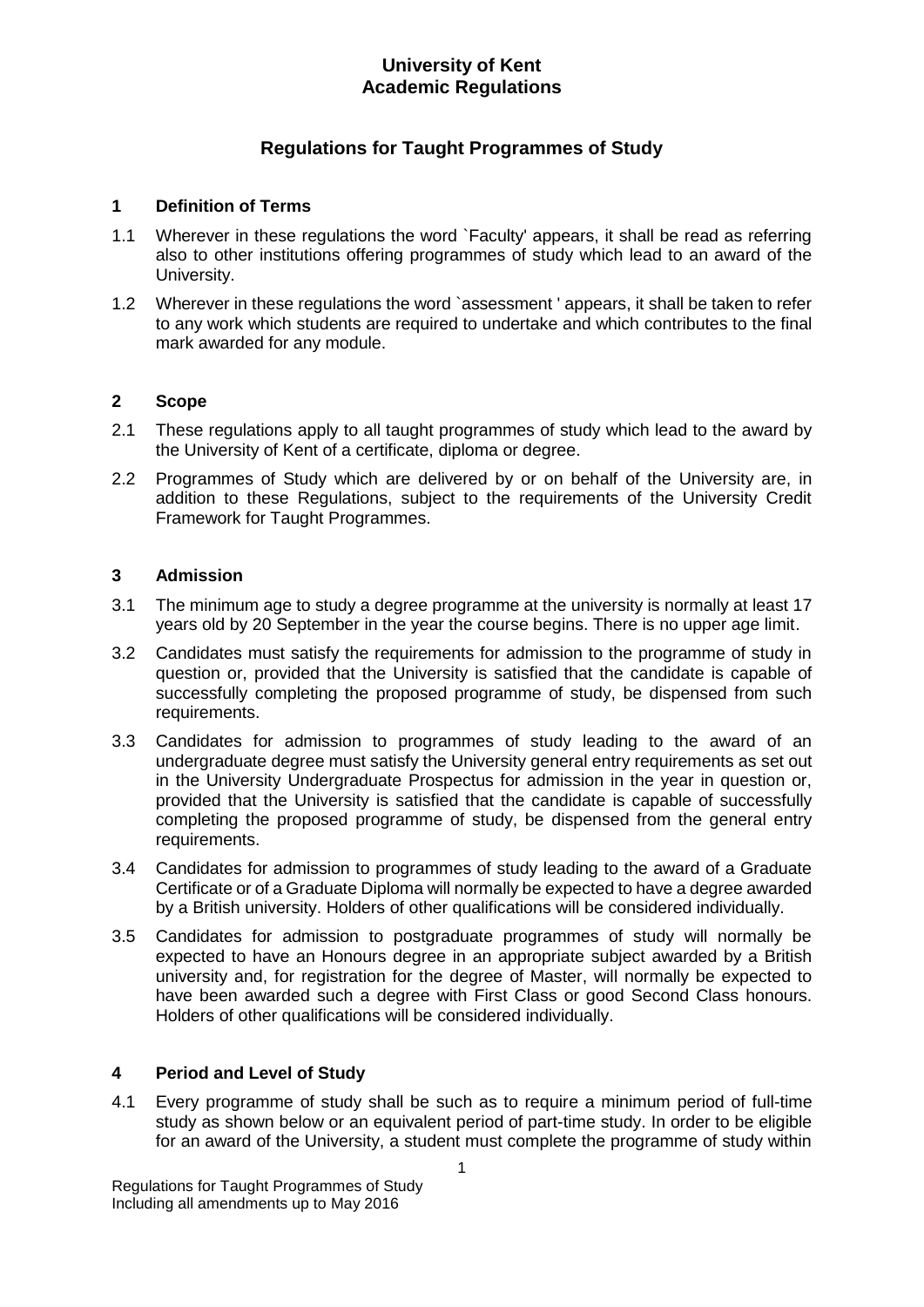the maximum period shown below, to include any periods in which the student is permitted to interrupt study unless, for a particular programme of study, a different maximum period for completion has been approved by Senate.

| Award                                             | Minimum period of full-time<br>study | <b>Maximum period for</b><br>completion of programme of<br>study |
|---------------------------------------------------|--------------------------------------|------------------------------------------------------------------|
| Certificate/Certificate of<br>Higher<br>Education | One academic year                    | 6 years                                                          |
| <b>Graduate Certificate</b>                       | 6 months                             | 4 years                                                          |
| Postgraduate Certificate                          | 6 months                             | 4 years                                                          |
| Diploma                                           | 1 academic year                      | 6 years                                                          |
| Diploma of Higher Education                       | 2 academic years                     | 6 years                                                          |
| Graduate Diploma                                  | 1 academic year                      | 4 years                                                          |
| Postgraduate Diploma                              | 1 academic year                      | 6 years                                                          |
| <b>Foundation Degree</b>                          | 2 academic years                     | 6 years                                                          |
| Non-Honours Bachelors Degree                      | 3 academic years                     | 8 years                                                          |
| Bachelors Degree with Honours                     | 3 academic years                     | 8 years                                                          |
| <b>Extended Masters Degree</b>                    | 4 academic years                     | 8 years                                                          |
| Masters Degree (graduate entry)                   | 1 year                               | 6 years                                                          |

- 4.2 The Board of the Faculty concerned may, in appropriate circumstances and subject to any criteria which may be laid down by the Senate, grant exemption from part of a programme of study provided that the requirements of the University's Credit Framework for Taught Programmes with regard to limits on credit transfer, or equivalent requirements in the case of a programme which is not subject to the Credit Framework, are complied with.
- 4.3 The Board of the Faculty concerned may, in cases of illness or other reasonable cause, permit a student to interrupt registration as a student, normally for a period of not more than one year at a time.
	- 4.3.1 No intermissions should be granted after the deadline for student examination registration. This deadline applies equally to students not taking formal examinations.
	- 4.3.2 Only Deans of Faculty are empowered to authorise intermissions after this point. This power may not be delegated to other members of the Faculty.

# **5. Programme of Study and Module Changes**

5.1 Stage 1 students are permitted to change their module choice(s) during the first three weeks of the Autumn Term and during the first two weeks of the Spring Term (where the student commenced studying the module in the Spring Term).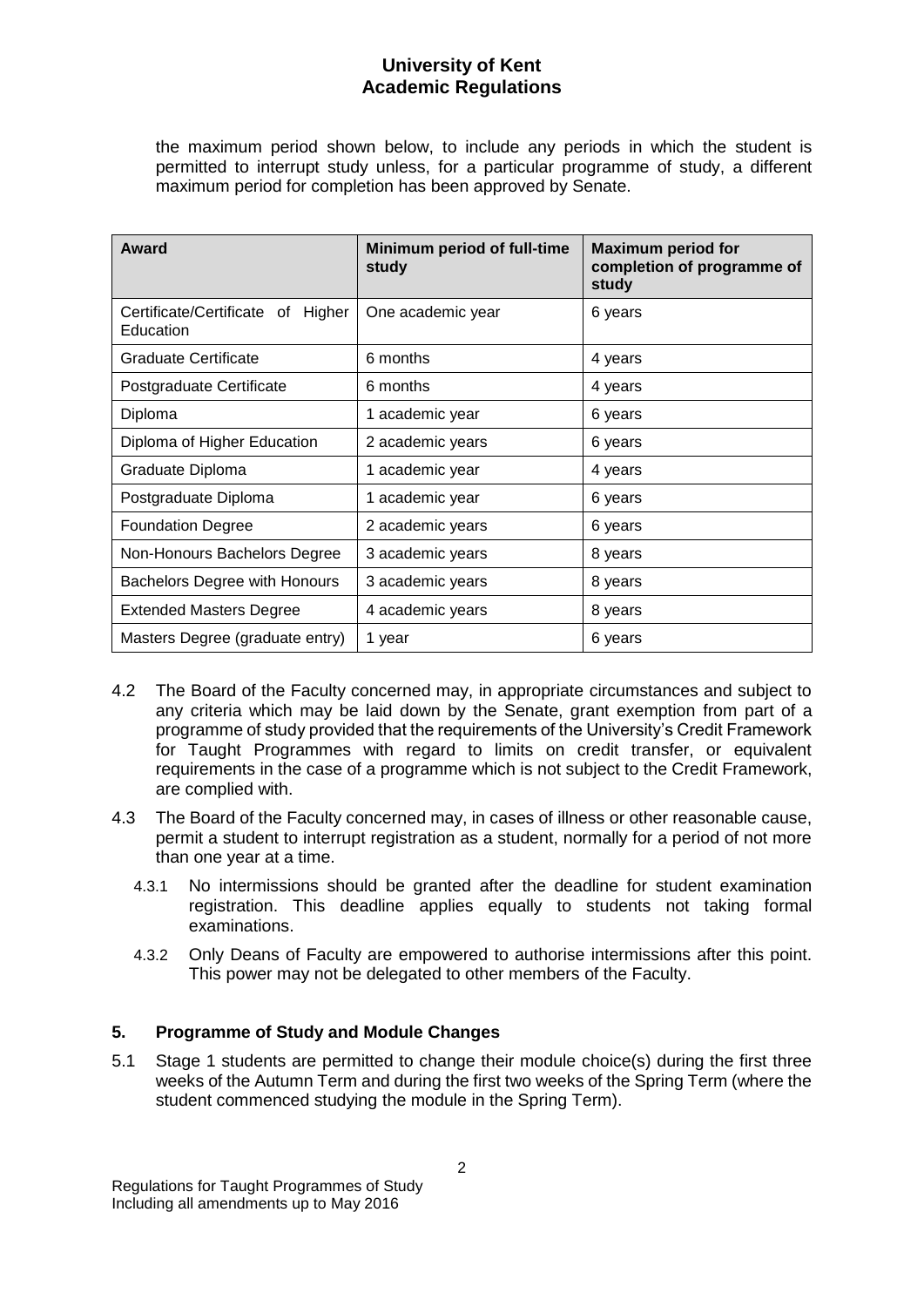- 5.2 For all other Stages, students are permitted to change their module choice(s) only during the first two weeks of either term (where the student commenced studying the module in that term).
- 5.3 In all cases, module changes will be permitted subject to available classroom space for the chosen module and subject to the requirements of the student's programme of study.
- 5.4 Where students have also selected extracurricular modules they are required to explicitly indicate which modules are intended to count towards the volume of credit for the stage and which modules are extracurricular. Such module choice will be within the same timeframe as that set out in 5.1 and 5.2 above. Once the chosen modules have been designated as counting towards a stage or as extracurricular students will not be permitted to vary it.

## **6. Programme of Study and Coursework Submission Requirements**

- 6.1 Except where specifically stated otherwise, all Schools will require the mandatory submission of written coursework in electronic format only. Schools may require a second copy to be submitted in paper format, but failure to do so will not result in failure of the coursework element. Where it is necessary for a School to require the mandatory submission of written coursework in hard copy (e.g. in the case of mathematical calculations) students must be explicitly advised in advance.
- 6.2 Students are required to state the total word count of written coursework submissions. The word count will include everything in the body of the text, such as quotations, citations, footnotes and subheadings. It does not include the coursework title, bibliography, references, appendices or other supplementary material, which does not form an essential part of the text (see **Note 1**). Unless stated otherwise, there is an allowance of 10% deviation over the stated maximum word count.

*Note 1: 'Footnotes' encompasses additional explanatory text included at the bottom of a page to amplify specific sections of text in the main body of the work. 'References' indicates the systematic referencing of the sources used by the text author, according to the Harvard (or other) system employed by the School.*

# **7. Programme of Study and Progression**

- 7.1 All students shall be provided with details in writing of the programme of study for which they are registered and the methods of assessment which will be used in deciding whether or not the student is worthy of an award of the University.
- 7.2 If, in the view of the Board of the Faculty, a student persistently fails to perform satisfactorily the work prescribed, then the Board of the Faculty may require the student to withdraw from the programme of study and terminate the student's registration.
- 7.3 A student must not reproduce in any work submitted for assessment (for example, examination answers, essays, project reports, dissertations or theses) any material derived from work authored by another without clearly acknowledging the source.
- 7.4 A student must not reproduce in any work submitted for assessment any substantial amount of material used by that student in other work for assessment, either at this University or elsewhere, without acknowledging that such work has been so submitted.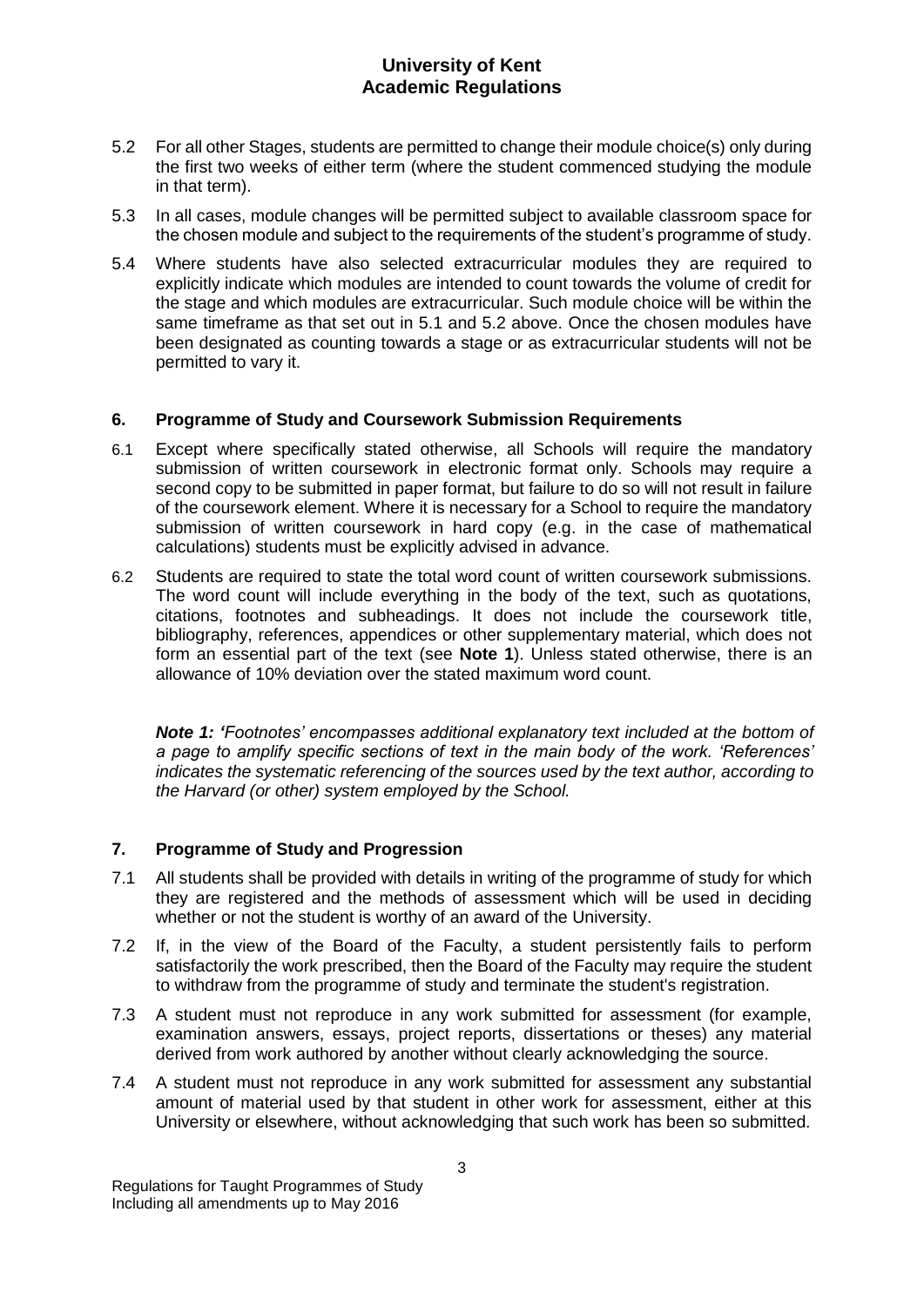- 7.5 Where it has been determined, in the manner prescribed in conventions which shall be made under this Regulation and approved by the Learning and Teaching Board, that a breach of Regulation 7.3 or 7.4 has taken place, an appropriate penalty may be applied as below:
	- 7.5.1 Where a first offence of plagiarism is suspected in a piece of work submitted by a stage 1 undergraduate student, discretion is afforded the Chair to treat the case as warranting only a **formal warning.**
	- 7.5.2 Where a first offence of plagiarism is suspected in a piece of work submitted by a student other than a Stage 1 undergraduate student, the Chair has discretion to treat the case as warranting a **formal warning and a minor penalty**.
	- 7.5.3 In the case of a Stage 1 undergraduate student, the Chair, in consultation with the module convenor, will determine if a mark may be returned for the piece of work based on the portion which is not plagiarised or whether the student should be permitted to re-submit the piece of work without penalty by an agreed deadline. Where, subsequent to the discounting of the plagiarised portion, the mark awarded is lower than the pass mark, the student may be given the opportunity to resubmit the work where it is considered appropriate to do so, by an agreed deadline.
	- 7.5.4 In the case of a student other than a Stage 1 undergraduate student, the Chair, in consultation with the module convenor, will determine if a mark may be returned for the piece of work based on the portion that is not plagiarised. If the mark which is given is below the pass mark, then the student may be permitted to re-submit the work where it is considered appropriate to do so, by an agreed deadline **for a maximum of a pass mark**.
	- 7.5.5 Whether for a first or subsequent offence, where the Chair considers the evidence is substantive he/she will determine if the breach should be regarded as constituting a minor or a more serious offence.
	- 7.5.6 Where the Chair determines on the basis of the available evidence that the case should be treated as per a minor offence the Chair will propose a penalty for the offence and the student will be so informed.
	- 7.5.7 Where the Chair determines on the basis of the available evidence that the case should be treated as per a serious offence the School Disciplinary Committee will be convened to hear the case and the student will be so informed.
- 7.6 Procedures governing the application of the penalties set out in 7.5.1 7.5.7 are detailed in Annex 10 of the Credit Framework.
- 7.7 Conventions which define more precisely, for purposes of particular disciplines, programmes or types of assessment, the offences prescribed in Regulations 7.3 and 7.4, may be applied under this Regulation, provided they have been approved by the appropriate Faculty Board and a copy lodged with the Secretary to the Learning and Teaching Board.
- 7.8 Where a programme of study at postgraduate level requires the preparation and submission of a dissertation, three copies of the dissertation, prepared in accordance with instructions which shall be issued to students, must be submitted by a date which shall be notified to students and not earlier than two months before the end of the student's period of registration for the programme of study. A student will be expected in the dissertation to show appropriate ability in the organisation and presentation of material and an adequate command of the chosen topic.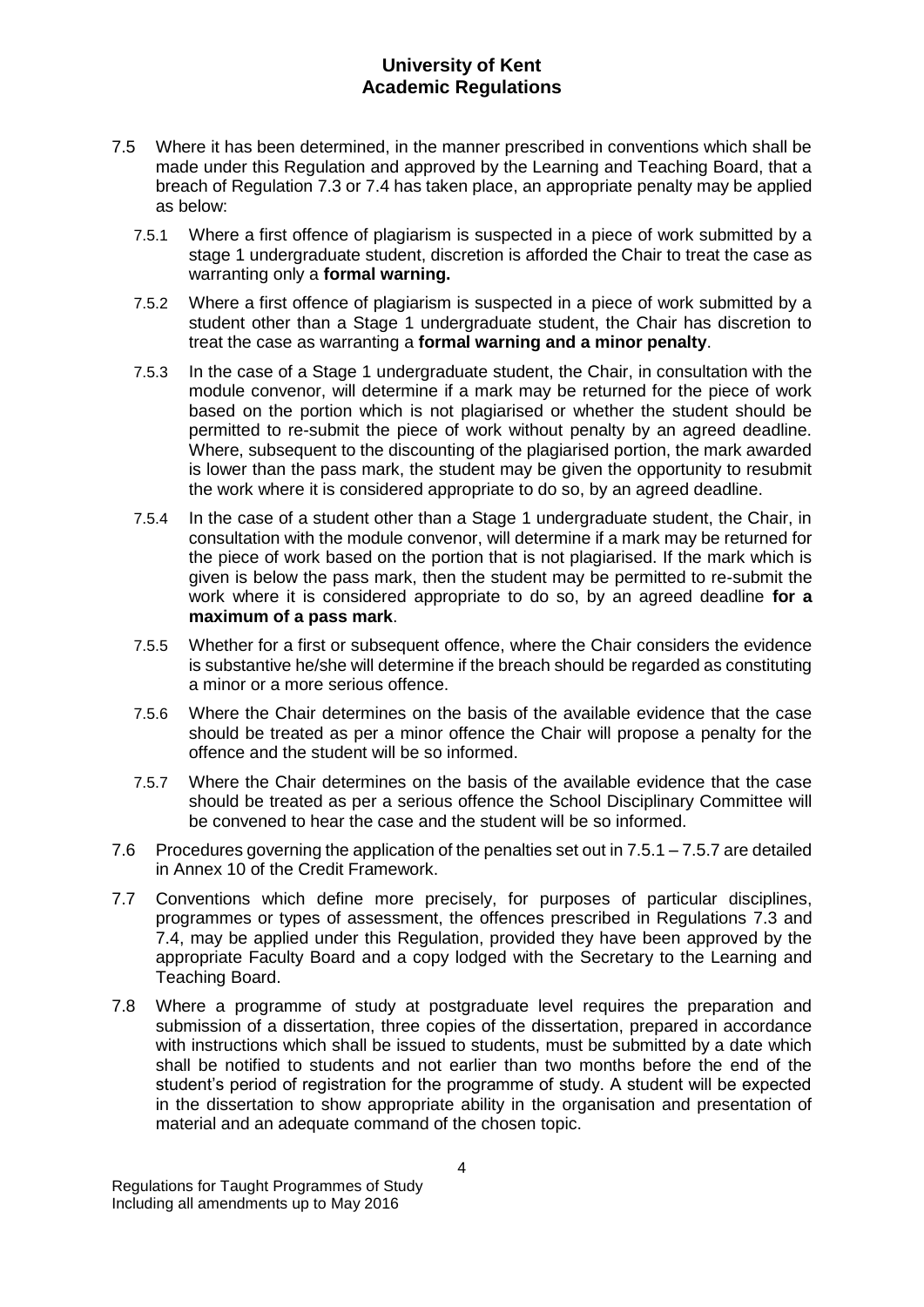The extent of any collaborative work must be clearly indicated in the dissertation.

- 7.9 The academic progress of each student will be considered by a Board of Examiners appointed for the purpose by the Senate, either at the end of each academic year or at such other stages of the programme of study as may be determined by the Faculty.
- 7.10 The Board of Examiners shall recommend to the Board of the Faculty either:
	- 7.10.1 that a qualification be awarded; or
	- 7.10.2 in the case of a postgraduate programme of study which requires submission of a dissertation, that a qualification be awarded subject to minor corrections to the dissertation being carried out to the satisfaction of the internal examiner within three months; or
	- 7.10.3 that the student be permitted to proceed to the next stage of the programme of study for which the student is registered; or
	- 7.10.4 that the student be permitted to repeat part or all of the programme of study and assessment as specified by the Board of Examiners and subject to Regulation 7.11 below; or
	- 7.10.5 that the student be permitted to undertake further assessment as specified by the Board of Examiners and subject to Regulation 7.11, or
	- 7.10.6 that the student be permitted to proceed to an appropriate stage of a different programme of study as specified by the Board of Examiners; or
	- 7.10.7 that the student be required to withdraw from the programme of study and from the University.
- 7.11 A student may be examined on a module on at most three occasions. Thus a student who has failed a module on three occasions will not be permitted to undertake further assessment on the module in question.
- 7.12 Where there are modules at different levels which have the same or similar curriculum (see Credit Framework section 3.3), students are not permitted to take more than one version of the module as part of their programme of study.

# **8. Award of Qualifications**

- 8.1 The award of a qualification must be approved by the Board of the Faculty and by the Senate or by persons authorised by the Board of the Faculty and the Senate to act on their behalf.
- 8.2 The award of a qualification may be withheld where a student owes money to the University. Such students will not normally be informed of the recommendation of the Board of Examiners concerning them.

# **9. Medical Evidence and Related Matters**

9.1 If a student submits a Concessions Application Form and provides evidence of illness or of other misfortune which prevented the submission of written work by the due date or of impaired performance in the coursework, the Concessionary Committee will consider the application and may make a recommendation to the relevant Board of Examiners.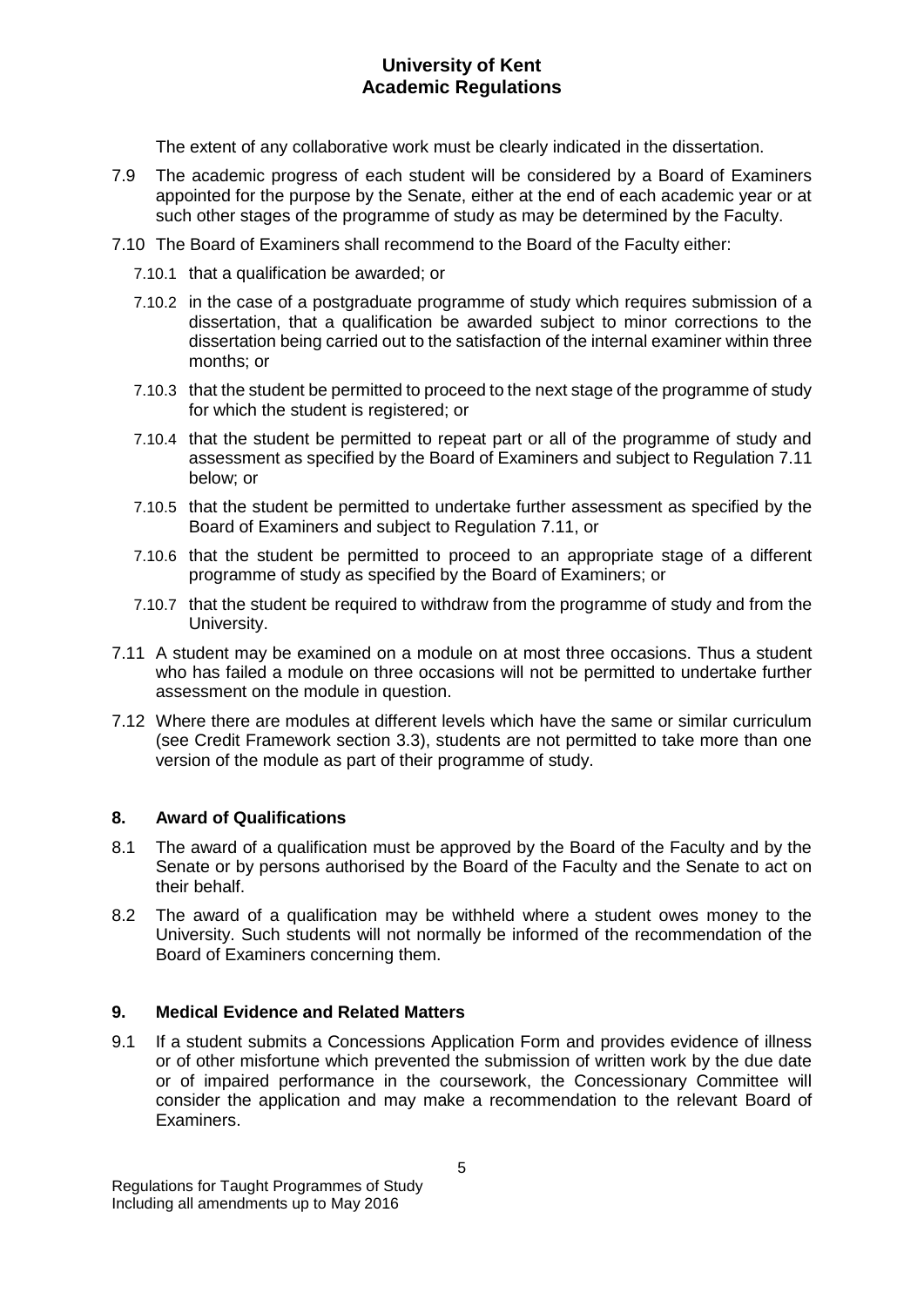- 9.2 Where absence from or impaired performance in an examination is the result of illness or other misfortune, the Concessionary Committee will consider the application and may make a recommendation to the relevant Board of Examiners.
- 9.3 Where a student's concessionary submission indicates that the student will be unable to attend an examination, the Concessionary Committee may grant permission in advance for the absence and report this to the meeting of the Board of Examiners.
- 9.4 Where a student's concessionary submission indicates that the student will be unable to submit an item or items of coursework by the published deadline, the Concessionary Committee may set a new deadline or deadlines for the submission of the coursework concerned.
- 9.5 The maximum extension period permissible for a postgraduate dissertation is three months, except in exceptional circumstances.

#### **10. Appeals**

#### 10.1 **Timing**

- 10.1.1 Appeals against the recommendations of Boards of Examiners will not be considered if they are received more than 21 days from the date of the publication of assessment results.
- 10.1.2 For the purposes of these procedures, the date of publication of assessment results means the date upon which the full transcript of the results under appeal are first made available to students on the University website, even if the results are subject to confirmation.
- 10.1.3 The submission of an appeal is no guarantee of its successful outcome. Where students have been advised to undertake further assessment in failed modules by Boards of Examiners and appeal against this decision, they must proceed to take the further assessment until the outcome of the appeal is known.

#### 10.2 **Grounds for Appeal**

- 10.2.1 Students may not appeal against the academic judgement of the examiners.
- 10.2.2 Appeals from students taking taught programmes of study against recommendations of Boards of Examiners will be considered in the following circumstances only:
	- 9.3.2.1 where there is reasonable ground supported by objective evidence to believe that there has been administrative, procedural or clerical error of such a nature as to have affected the recommendation of the Board of Examiners; or
	- 9.2.2.2 where there is evidence of illness or other misfortune such as to cause exceptional interference with academic performance and which the student was, for good reason, unable to submit by the published deadline; or
	- 9.2.2.3 where evidence relating to illness or other misfortune submitted under concessions procedures within the prescribed time limit was not properly considered by the Board of Examiners.
- 10.2.3 Appeals that are based on concessionary circumstances which, without good reason, were not brought to the attention of the Board of Examiners through concessions procedures at the appropriate time will not be considered.

Regulations for Taught Programmes of Study Including all amendments up to May 2016